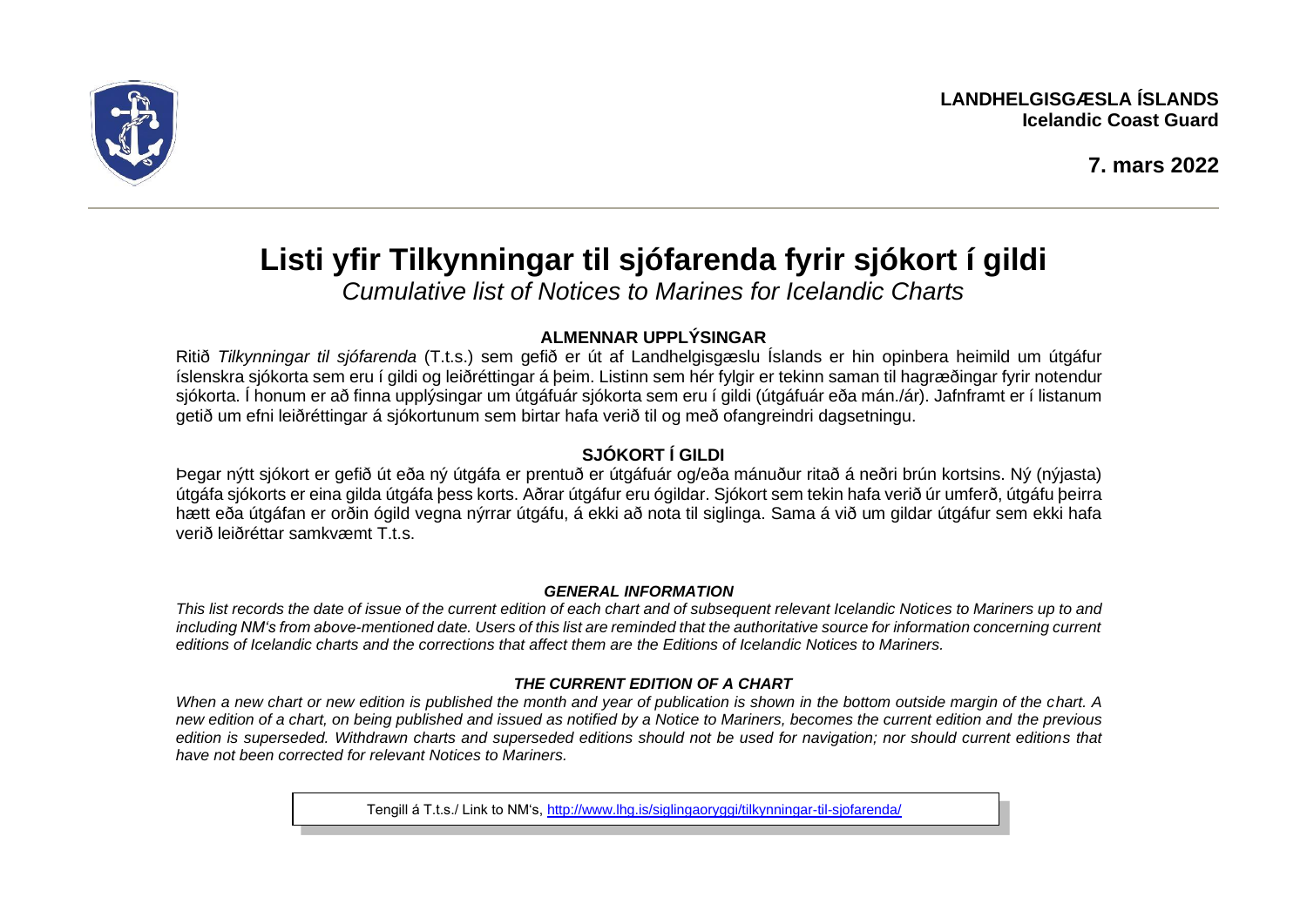| Kort nr./<br>Chart No. | <b>Titill/Title</b>            | Mælikv./<br>Scale 1: | Útg. m/á<br>Ed. M/Y | Nr. tilk./<br>NM No.                                                                                           | Efni tilkynningar                                                                                                                                                                                                                                                                                                                                                                                                | <b>Subject of NM</b>                                                                                                                                                                                                                                                                                                                                                                                                   |
|------------------------|--------------------------------|----------------------|---------------------|----------------------------------------------------------------------------------------------------------------|------------------------------------------------------------------------------------------------------------------------------------------------------------------------------------------------------------------------------------------------------------------------------------------------------------------------------------------------------------------------------------------------------------------|------------------------------------------------------------------------------------------------------------------------------------------------------------------------------------------------------------------------------------------------------------------------------------------------------------------------------------------------------------------------------------------------------------------------|
| 10 INT 112             | Ísland - Grænland              | 500.000              | 12/2011             | 2020: 23                                                                                                       | (T) A-land. Seley. Radarsvari óvirkur.                                                                                                                                                                                                                                                                                                                                                                           | (T) E-Coast. Seley. Racon out of order.                                                                                                                                                                                                                                                                                                                                                                                |
| 15                     | Ísland - efnahagslögsaga       | 2.000.000            | 12/2011             | 2020: 23                                                                                                       | (T) A-land. Seley. Radarsvari óvirkur.                                                                                                                                                                                                                                                                                                                                                                           | (T) E-Coast. Seley. Racon out of order.                                                                                                                                                                                                                                                                                                                                                                                |
| 21 INT 1010            | Ísland                         | 1.000.000            | 03/2008             | 2008: 5<br>2008: 23<br>2008: 25<br>2008: 30<br>2009: 11<br>2012:8<br>2012: 9<br>2020: 23                       | Dýpi. Leiðrétting. Kort nr. 21, 31, 51 og 61.<br>Ísland. Suðurströnd. Neðansjávarstrengur.<br>V-land. Breiðafjörður. Dýpi.<br>Ísland. Suðurströnd. Neðansjávarstrengur.<br>NA-land. Þistilfjörður. Ásmundarstaðaey. Radarsvari lagður niður.<br>SV-land. Faxaflói. Þormóðsskersviti. Radarsvari lagður niður.<br>SV-land. Faxaflói. Gróttuviti. Radarsvari settur upp.<br>(T) A-land. Seley. Radarsvari óvirkur. | Depths. Correction. Charts No. 21, 31, 51 and 61.<br>Iceland. S-Coast. Submarine cable.<br>W-Coast. Breiðafjörður. Depth.<br>Iceland. S-Coast. Submarine cable.<br>NE-Coast. Þistilfjörður. Ásmundarstaðaey. Racon discontinued.<br>SW-Coast. Faxaflói. Þormóðssker. Racon discontinued.<br>SW-Coast. Faxaflói. Grótta. Racon established.<br>(T) E-Coast. Seley. Racon out of order.                                  |
| 31 INT 1103            | Dyrhólaey - Snæfellsnes        | 300.000              | 01/2020             | 2020: 5                                                                                                        | S-land. Eyjasund. Öldudufl.                                                                                                                                                                                                                                                                                                                                                                                      | S-Coast. Eyjasund. Wave rider buoy.                                                                                                                                                                                                                                                                                                                                                                                    |
| 32                     | Alviðruhamrar - Vestmannaeyjar | 100.000              | 05/2017             | 2019:1<br>2019: 14<br>2020:5                                                                                   | S-land. Eyjasund. Öldudufl.<br>S-land. Dyrhólaey. Viti, sjónmál.<br>S-land. Eviasund. Öldudufl.                                                                                                                                                                                                                                                                                                                  | S-Coast. Eyjasund. Wave rider buoys.<br>S-Coast. Dyrhólaey. Light, range.<br>S-Coast. Eyjasund. Wave rider buoy.                                                                                                                                                                                                                                                                                                       |
| 33                     | Selvogur - Vestmannaeyjar      | 100.000              | 10/2015             |                                                                                                                |                                                                                                                                                                                                                                                                                                                                                                                                                  |                                                                                                                                                                                                                                                                                                                                                                                                                        |
| 35                     | Fuglasker                      | 100.000              | 05/2008             |                                                                                                                |                                                                                                                                                                                                                                                                                                                                                                                                                  |                                                                                                                                                                                                                                                                                                                                                                                                                        |
| 36 INT 1112            | Selvogur - Hjörsey             | 100.000              | 10/2016             | 2017: 1<br>2017: 12<br>2017: 35<br>2019:6<br>2021:1<br>2021:8                                                  | SV-land. Faxaflói. Borgarfjörður. Dýpi.<br>V-land. Hvalfjörður. Sæstrengir.<br>SV-land. Kollafjörður. Akkerislægi.<br>SV-land. Reykjavík. Viti lagður niður.<br>SV-land. Flök.<br>SV-land. Kollafjörður. Vatnsleiðsla færð.                                                                                                                                                                                      | SW-Coast. Faxaflói. Borgarfjörður. Depth.<br>SW-Coast. Hvalfjörður. Submarine cables.<br>SW-Coast. Kollafjörður. Anchor berths.<br>SW-Coast. Reykjavík. Delete light.<br>SW-Coast. Wrecks<br>SW-Coast. Kollafjörður. Pipeline. Amend.                                                                                                                                                                                  |
| 37                     | Hjörsey - Stykkishólmur        | 100.000              | 01/2020             |                                                                                                                |                                                                                                                                                                                                                                                                                                                                                                                                                  |                                                                                                                                                                                                                                                                                                                                                                                                                        |
| 41 INT 1104            | Vestfirðir                     | 300.000              | 03/2014             | 2014: 27<br>2015: 13<br>2017: 2<br>2017: 3<br>2019:29<br>2021:6<br>2021: 21                                    | V-land. Arnarfjörður. Sæstrengur.<br>Vestfirðir. Norðan Ísafjarðardjúps. Vestur af Aðalvík. Flak.<br>V-land. Ísafjarðardjúp. Dýpi.<br>V-land. Arnarfjörður. Sæstrengur.<br>V-land. Sjókort nr. 41 Vestfirðir. Dýpi.<br>NV-land. Arnar-, Tákna- og Patreksfjörður. Fiskeldi.<br>(T) NV-land. Arnarfjörður. Dufl.                                                                                                  | NW-Coast. Arnarfjörður. Submarine cable.<br>NW-Coast. North of Ísafjarðardjúp. West of Aðalvík. Wreck.<br>NW-Coast. Ísafjarðardjúp. Depths.<br>NW-Coast. Arnarfjörður. Submarine cable.<br>NW-Coast. Chart No. 41 Vestfirðir. Depths.<br>NW-Coast. Arnar-, Tálkna- and Patreksfjörður. Marine farms.<br>(T) NW-Coast. Arnarfjörður. Buoy.                                                                              |
| 42                     | Breiðafjörður                  | 160.000              | 08/2005             | 2007 17<br>2008: 25<br>2013:3<br>2013: 7<br>2021:2                                                             | V-land. Breiðafjörður. Sker og dýpi.<br>V-land. Breiðafjörður. Dýpi.<br>V-land. Breiðafjörður. Öldumælisdufl.<br>V-land. Breiðafjörður. Öldumælisdufl. Leiðrétting á Tts. nr. 3/2013<br>NV-land. Flök.                                                                                                                                                                                                           | W-Coast. Breiðafjörður. Rock and dephts.<br>W-Coast. Breiðafjörður. Depth.<br>W-Coast. Breiðafjörður. Wave rider buoy.<br>W-Coast. Breiðafjörður. Wave rider buoy. Correction to NM No. 3/2013.<br>NW-Coast. Wrecks.                                                                                                                                                                                                   |
| 43                     | Öndverðarnes - Tálkni          | 100.000              | 06/2011             | 2020: 20<br>2021:6                                                                                             | NV-land. Tálknafjörður, Patreksfjörður. Fiskeldi.<br>NV-land. Arnarfjörður, Tálknafjörður, Patreksfjörður. Fiskeldi                                                                                                                                                                                                                                                                                              | NW-Coast. Tálknafjörður, Patreksfjörður. Marine farms.<br>NW-Coast. Arnarfjörður, Tálknafjörður, Patreksfjörður. Marine farms.                                                                                                                                                                                                                                                                                         |
| 44                     | Norðurflói (Breiðafjörður)     | 70.000               | 06/2004             | 2006:8                                                                                                         | V-land. Breiðafjörður. Norðurflói, sjókort nr. 44                                                                                                                                                                                                                                                                                                                                                                | W-Coast. Breiðafjörður. Norðurflói, Chart No. 44.                                                                                                                                                                                                                                                                                                                                                                      |
| 46 INT 1114            | <i>Isafjarðardjúp</i>          | 100.000              | 06/2010             | 2015: 13<br>2017: 2<br>2017:5<br>2017: 36<br>2020: 18<br>2020: 19<br>2020: 28<br>2021:2<br>2021: 19<br>2021:20 | Vestfirðir. Norðan Ísafjarðardjúps. Vestur af Aðalvík. Flak.<br>V-land. Ísafjarðardjúp. Dýpi.<br>V-land. Ísafjarðardjúp. Sæstrengur.<br>V-land. Skutulsfjörður. Fiskeldi.<br>NV-land. Dýrafjörður. Fiskeldi.<br>NV-land. Álftafjörður. Fiskeldi.<br>NV-land. Önundarfjörður. Fiskeldi.<br>NV-land. Flök.<br>NV-land. Ísafjarðardjúp. Eldissvæði.<br>(T) NV-land. Ísafjarðardjúp. Dufl.                           | NW-Coast. North of Ísafjarðardjúp. West of Aðalvík. Wreck.<br>NW-Coast. Ísafjarðardjúp. Depths.<br>NW-Coast. Ísafjarðardjúp. Submarine cable.<br>NW-Coast. Skutulsfjörður. Marine farm.<br>NW-Coast. Dýrafjörður. Marine farms.<br>NW-Coast. Álftafjörður. Marine farm.<br>NW-Coast. Önundarfjörður. Fish farm.<br>NW-Coast. Wrecks.<br>NW-Coast. Ísafjarðardjúp. Marine farm.<br>(T) NW-Coast. Ísafjarðardjúp. Buoys. |
| 51 INT 1105            | Horn - Rauðinúpur              | 300.000              | 11/2010             |                                                                                                                |                                                                                                                                                                                                                                                                                                                                                                                                                  |                                                                                                                                                                                                                                                                                                                                                                                                                        |
| 52                     | Hornstrandir                   | 100.000              | 06/2010             |                                                                                                                |                                                                                                                                                                                                                                                                                                                                                                                                                  |                                                                                                                                                                                                                                                                                                                                                                                                                        |
| 53                     | Húnaflói                       | 100.000              | 09/2009             | 2010:4<br>2010: 15<br>2012: 26<br>2021: 16<br>2022: 2                                                          | NV-land. Húnflói. Sker. Strika út tákn.<br>N-land. Húnaflói. Steingrímsfjörður. Hólmavík. Leiðrétting vitageira.<br>N-land. Húnaflói. Steingrímsfjörður. Sjóeldisstöð. Kræklingarækt.<br>(T) NV-land. Steingrímsfjörður. Drangsnes. Rannsóknadufl.<br>NV-land. Steingrímsfjörður. Tilraunasvæði.                                                                                                                 | N-Coast. Húnaflói. Rock awash. Delete symbol.<br>N-Coast. Húnaflói. Steingrímsfjörður. Hólmavík. Amend light sector.<br>N-Coast. Húnaflói. Steingrímsfjörður. Marine farms.<br>(T) NW-Coast. Steingrímsfjörður. Drangsnes. Research buoy.<br>NW-Coast. Steingrímsfjörður. Research area.                                                                                                                               |
| 55                     | Vatnsnes - Straumnes           | 100.000              | 05/2006             |                                                                                                                |                                                                                                                                                                                                                                                                                                                                                                                                                  |                                                                                                                                                                                                                                                                                                                                                                                                                        |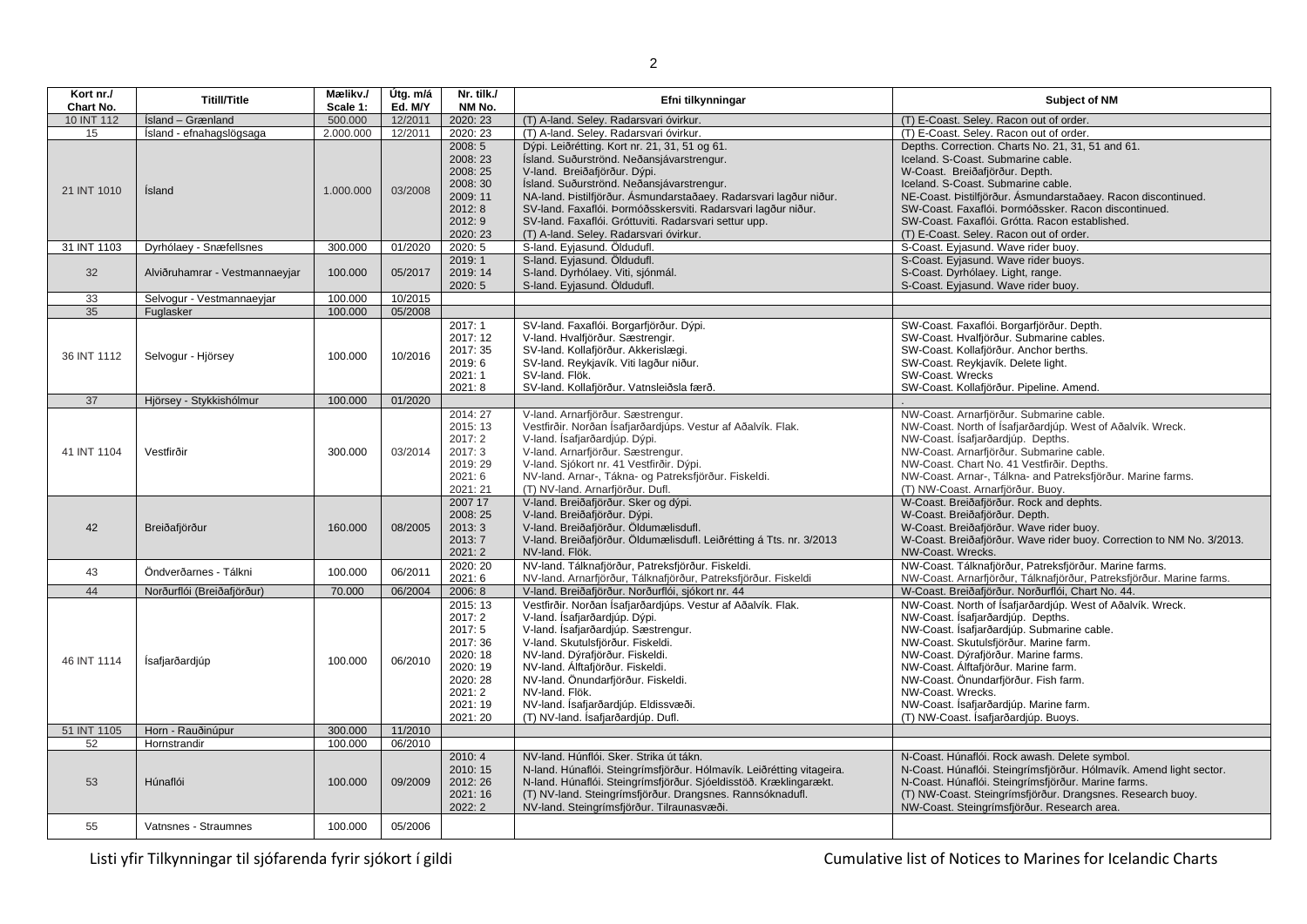| Kort nr./<br>Chart No. | <b>Titill/Title</b>        | Mælikv./<br>Scale 1: | Útg. m/á<br>Ed. M/Y | Nr. tilk./<br>NM No.                                                                                           | Efni tilkynningar                                                                                                                                                                                                                                                                                                                                                                                                                                                                                                      | Subject of NM                                                                                                                                                                                                                                                                                                                                                                                                                                                                                                                                                 |
|------------------------|----------------------------|----------------------|---------------------|----------------------------------------------------------------------------------------------------------------|------------------------------------------------------------------------------------------------------------------------------------------------------------------------------------------------------------------------------------------------------------------------------------------------------------------------------------------------------------------------------------------------------------------------------------------------------------------------------------------------------------------------|---------------------------------------------------------------------------------------------------------------------------------------------------------------------------------------------------------------------------------------------------------------------------------------------------------------------------------------------------------------------------------------------------------------------------------------------------------------------------------------------------------------------------------------------------------------|
| 57 INT 1110            | Eyjafjörður                | 100.000              | 06/2003             | 2004: 34<br>2006: 1<br>2007: 7<br>2007: 18<br>2008: 22<br>2009:1<br>2014:23<br>2014: 24<br>2022: 6<br>2022: 24 | N-land. Eyjafjörður. Arnarnesvík. Dýpi. Hitauppstreymi.<br>NA-land. Eyjafjörður, Hrísey. Skelfiskrækt, sjóinntak.<br>N-land. Eyjafjörður. Fiskeldi.<br>N-land. Eyjafjörður, Hrísey. Dufl.<br>N-land. Eyjafjörður. Neðansjávarrafstrengur<br>N-land. Eyjafjörður. Arnarnesnafir. Hverastrýtur. Friðlýsing.<br>N-land. Eyjafjörður. Siglingahætta.<br>N-land. Eyjafjörður. Hrísey. Siglingahætta.<br>N-land. Eyjafjörður. Árskógsströnd - Hrísey. Sæstrengur.<br>(T) N-land. Siglufjörður. Selvíkurnef. Viti logar ekki. | N-Coast. Eyjafjörður. Arnarnesvík. Depth. Spring in seabed.<br>N-Coast. Eyjafjörður. Hrísey. Marine farm, intake<br>N-Coast. Eyjafjörður. Marine farms.<br>N-Coast. Eyjafjörður, Hrísey. Buoy.<br>N-Coast. Eyjafjörður. Submarine power cable.<br>N-Coast. Eyjafjörður. Arnarnesnafir. Declaration of Protection.<br>N-Coast. Eyjafjörður. Danger to navigation.<br>N-Coast. Eyjafjörður. Hrísey. Danger to navigation.<br>N-Coast. Eyjafjörður. Árskógsströnd - Hrísey. Submarine cable.<br>(T) N-Coast. Siglufjörður. Selvíkurnef. Lighthouse out of order. |
| 61 INT 1100            | Grímsey - Glettinganes     | 300.000              | 12/2009             |                                                                                                                |                                                                                                                                                                                                                                                                                                                                                                                                                                                                                                                        |                                                                                                                                                                                                                                                                                                                                                                                                                                                                                                                                                               |
| 62                     | Grímsey - Hraunhafnartangi | 100.000              | 06/2010             |                                                                                                                |                                                                                                                                                                                                                                                                                                                                                                                                                                                                                                                        |                                                                                                                                                                                                                                                                                                                                                                                                                                                                                                                                                               |
| 63                     | Rifstangi - Digranes       | 100.000              | 05/2009             |                                                                                                                |                                                                                                                                                                                                                                                                                                                                                                                                                                                                                                                        |                                                                                                                                                                                                                                                                                                                                                                                                                                                                                                                                                               |
| 71 INT 1101            | Glettinganes - Stokksnes   | 300.000              | 05/2007             | 2020: 23                                                                                                       | (T) A-land. Seley. Radarsvari óvirkur.                                                                                                                                                                                                                                                                                                                                                                                                                                                                                 | (T) E-Coast. Seley. Racon out of order.                                                                                                                                                                                                                                                                                                                                                                                                                                                                                                                       |
| 72                     | Digranes - Glettinganes    | 100.000              | 12/2008             |                                                                                                                |                                                                                                                                                                                                                                                                                                                                                                                                                                                                                                                        |                                                                                                                                                                                                                                                                                                                                                                                                                                                                                                                                                               |
| 73 INT 1111            | Glettinganes - Hlaða       | 100.000              | 11/2007             | 2010: 6<br>2017: 38<br>2020: 15<br>2020: 16<br>2020: 17<br>2020: 23<br>2021: 10                                | A-land. Reyðarfjörður. Mjóeyrarhöfn. Landfylling.<br>A-land. Reyðarfjörður. Sjóeldisstöðvar. Fiskeldi.<br>A-land. Reyðarfjörður. Fiskeldi<br>A-land. Berufjörður. Fiskeldi.<br>A-land. Fáskrúðsfjörður. Fiskeldi.<br>(T) A-land. Seley. Radarsvari óvirkur.<br>A-land. Fáskrúðsfjörður. Fiskeldi.                                                                                                                                                                                                                      | E-Coast. Reyðarfjörður. Mjóeyrarhöfn. Landfill.<br>E-Coast. Reyðarfjörður. Marine farm.<br>E-Coast. Reyðarfjörður. Marine farm.<br>E-Coast. Berufjörður. Marine farm.<br>E-Coast. Fáskrúðsfjörður. Marine farm.<br>(T) E-Coast. Seley. Racon out of order.<br>E-Coast. Fáskrúðsfjörður. Marine farms. Delete.                                                                                                                                                                                                                                                 |
| 74                     | Hlaða - Stokksnes          | 100.000              | 12/2001             | 2017: 39<br>2018: 25<br>2020: 16                                                                               | A-land. Berufjörður. Sjóeldisstöðvar. Fiskeldi.<br>A-land. Berufjörður. Svarthamarsvík. Leiðrétt staðsetning sjóeldiskvía.<br>A-land. Berufjörður. Fiskeldi.                                                                                                                                                                                                                                                                                                                                                           | E-Coast. Berufiörður. Marine farm.<br>E-Coast. Berufjörður. Svarthamarsvík. Limit of marine farm amended.<br>E-Coast. Berufjörður. Marine farm.                                                                                                                                                                                                                                                                                                                                                                                                               |
| 81 INT 1102            | Hvalsnes - Vestmannaeyjar  | 300.000              | 12/2015             | 2019: 14                                                                                                       | S-land. Dyrhólaey. Viti, sjónmál.                                                                                                                                                                                                                                                                                                                                                                                                                                                                                      | S-Coast. Dyrhólaey. Light, range.                                                                                                                                                                                                                                                                                                                                                                                                                                                                                                                             |
| 82                     | Stokksnes - Ingólfshöfði   | 100.000              | 03/2013             |                                                                                                                |                                                                                                                                                                                                                                                                                                                                                                                                                                                                                                                        |                                                                                                                                                                                                                                                                                                                                                                                                                                                                                                                                                               |
| 310                    | Vestmannaeyjar             | 10.000               | 12/2015             | 2020: 27                                                                                                       | S-land. Vestmannaeyjar. Klettsvík. Lokað svæði.                                                                                                                                                                                                                                                                                                                                                                                                                                                                        | S-Coast. Vestmannaeyjar. Klettsvík. Closed area.                                                                                                                                                                                                                                                                                                                                                                                                                                                                                                              |
| 313                    | Þorlákshöfn                | 10.000               | 03/2020             |                                                                                                                |                                                                                                                                                                                                                                                                                                                                                                                                                                                                                                                        |                                                                                                                                                                                                                                                                                                                                                                                                                                                                                                                                                               |
| 314                    | Grindavík                  | 10.000               | 03/2020             | 2021:9                                                                                                         | SV-land. Grindavík. Nýtt dufl.                                                                                                                                                                                                                                                                                                                                                                                                                                                                                         | SW-Coast. Grindavík. New buoy.                                                                                                                                                                                                                                                                                                                                                                                                                                                                                                                                |
| 316                    | Sandgerði                  | 10.000               | 03/2021             |                                                                                                                |                                                                                                                                                                                                                                                                                                                                                                                                                                                                                                                        |                                                                                                                                                                                                                                                                                                                                                                                                                                                                                                                                                               |
| 318                    | Grundartangi               | 10.000               | 04/2014             |                                                                                                                |                                                                                                                                                                                                                                                                                                                                                                                                                                                                                                                        |                                                                                                                                                                                                                                                                                                                                                                                                                                                                                                                                                               |
| 321                    | Vestmannaeyjar             | 50.000               | 06/2010             | 2010: 21<br>2013: 19<br>2014: 7<br>2015: 2<br>2019:1<br>2020: 5<br>2022: 7                                     | S-land. Landeyjahöfn. Hafnarvitar og leiðarljós.<br>S-land. Vestmannaeyjar. Neðansjávarrafstrengur.<br>S-land. Eyjasund. Öldumælisdufl.<br>S-land. Eyjasund. Landeyjahöfn. Öldumælisdufl.<br>S-land. Eyjasund. Öldudufl.<br>S-land. Eyjasund. Öldudufl.<br>S-land. Landeyjahöfn. Öldudufl. Færsla.                                                                                                                                                                                                                     | S-Coast. Dyrhólaey. Light, range.<br>S-Coast. Vestmannaeyjar. Submarine power cable.<br>S-Coast. Eyjasund. Wave rider buoys.<br>S-Coast. Eyjasund. Wave rider buoy.<br>S-Coast. Eyjasund. Wave rider buoys.<br>S-Coast. Eyjasund. Wave rider buoy.<br>S-Coast. Landeyjahöfn. Wave buoy moved.                                                                                                                                                                                                                                                                 |
| 361                    | Stakksfjörður              | 10.000               | 06/2010             | 2012: 22<br>2013:1<br>2013: 12                                                                                 | SV-land. Faxaflói. Helguvík. Hafnarviti.<br>SV-land. Helguvík. Hafnarviti. Leiðrétting.<br>SV-land. Faxaflói. Stakksfjörður. Sjóeldisstöðvar. Kræklingarækt.                                                                                                                                                                                                                                                                                                                                                           | SW-Coast. Faxaflói. Helguvík. Harbour light.<br>SW-Coast. Helguvík. Harbour light. Correction.<br>SW-Coast. Faxaflói. Vatnsleysuvík. Marine farm.                                                                                                                                                                                                                                                                                                                                                                                                             |
| 362 INT 1113           | Reykjavík                  | 10.000               | 01/2022             |                                                                                                                |                                                                                                                                                                                                                                                                                                                                                                                                                                                                                                                        |                                                                                                                                                                                                                                                                                                                                                                                                                                                                                                                                                               |
| 363                    | Hafnarfjörður              | 10.000               | 02/2007             | 2008: 6<br>2009: 2<br>2009: 28<br>2009: 29<br>2010: 7<br>2014:25<br>2020: 2<br>2022: 8                         | SV-land. Hafnarfjörður. Valhúsagrunn. Ljósdufl. Breyting.<br>SV-land. Faxaflói. Straumsvík. Dufl.<br>SV-land. Faxaflói. Hafnarfjörður. Hvaleyrarbakki. Dýpi.<br>SV-land. Faxaflói. Hafnarfjörður. Frárennslislögn, bannsvæði.<br>SV-land. Hafnarfjörður. Straumsvík. Dufl. Númer.<br>SV-land. Ljósdufl. Endurnýjun. Stangardufl.<br>SV-land. Faxaflói. Straumsvík. Dufl nr. 2. Ljós.<br>SV-land. Faxaflói. Hafnarfjörður. Ljósdufl. Leiðrétting.                                                                       | SW-Coast. Hafnarfjörður. Valhúsagrunn. Light buoy. Amend.<br>SW-Coast. Faxaflói. Straumsvík. Buoys. Amend.<br>SW-Coast. Faxaflói. Hafnarfjörður. Hvaleyrarbakki. Depths.<br>SW-Coast. Faxaflói. Hafnarfjörður. Submarine pipeline, restricted area.<br>SW-Coast. Hafnarfjörður. Straumsvík. Buoys. Numbers.<br>SW-Coast. Light buoys renewed. Spar buoys.<br>SW-Coast. Faxaflói. Straumsvík. Buoy No. 2. Light.<br>SW-Coast. Faxaflói. Hafnarfjörður. Light buoy. Amendment.                                                                                  |
| 364                    | Akranes                    | 10.000               | 12/2018             |                                                                                                                |                                                                                                                                                                                                                                                                                                                                                                                                                                                                                                                        |                                                                                                                                                                                                                                                                                                                                                                                                                                                                                                                                                               |
| 365                    | Hafnarfjörður - Akranes    | 40.000               | 06/2019             | 2021: 1<br>2021: 7<br>2021: 8<br>2021:26<br>2021: 27                                                           | SV-land. Flök<br>SV-land. Faxaflói. Engey. Losunarsvæði.<br>SV-land. Kollafjörður. Vatnsleiðsla færð.<br>SV-land. Faxaflói. Reykjavík. Gufuneshöfði. Leiðarljós lögð niður.<br>SV-land. Faxaflói. Reykjavík. Gufuneshöfði. Nýtt stefnuvirkt leiðarljós.                                                                                                                                                                                                                                                                | SW-Coast. Wrecks.<br>SW-Coast. Faxaflói. Spoil Ground.<br>SW-Coast. Kollafjörður. Pipeline. Amend.<br>SW-Coast. Faxaflói. Reykjavík. Gufuneshöfði. Leading lights discontinued.<br>SW-Coast. Faxaflói. Reykjavík. Gufuneshöfði. New directional light.                                                                                                                                                                                                                                                                                                        |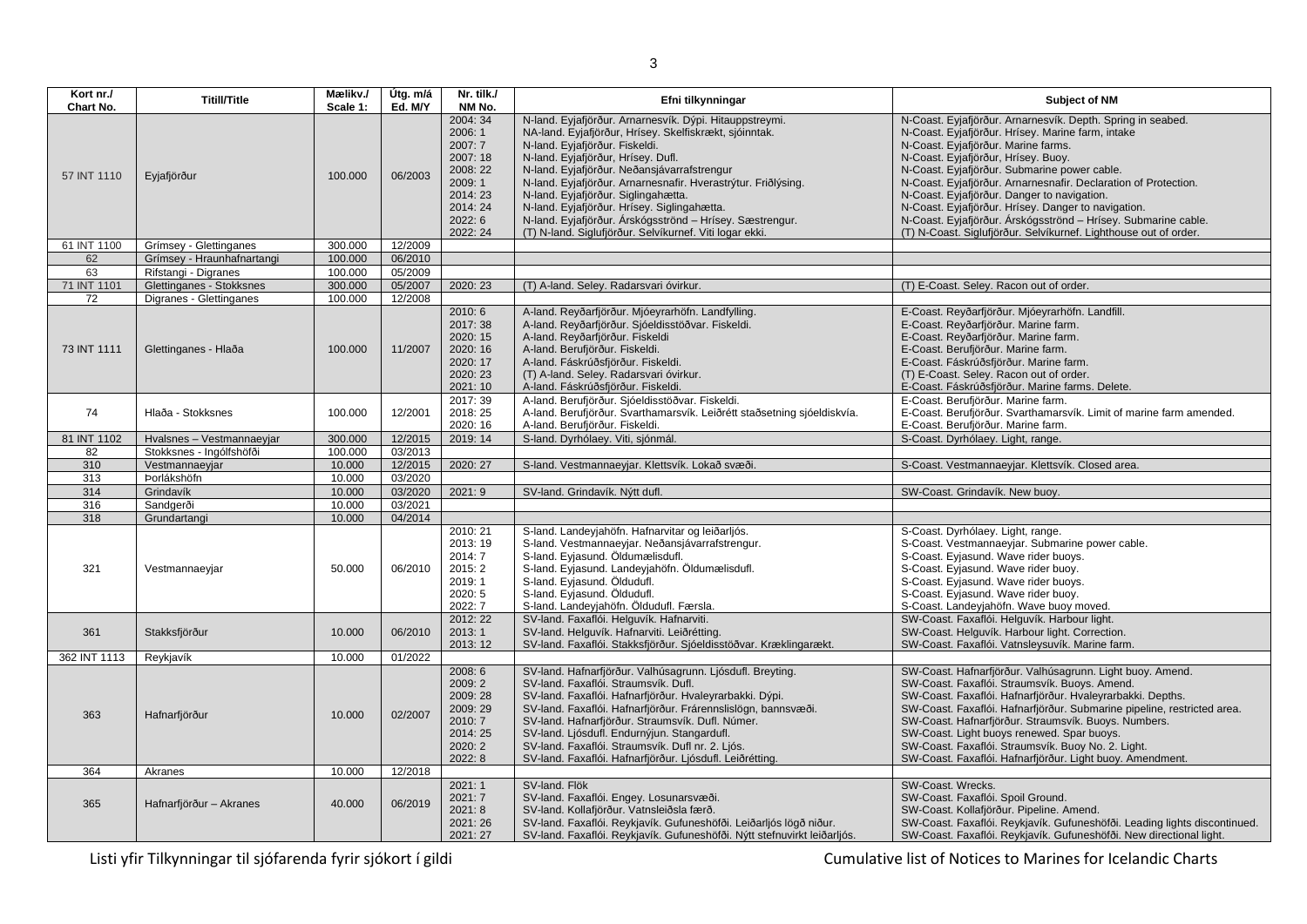**Kort nr./ Chart No. Titill/Title Mælikv./**<br>Chart No. **Titill/Title Cale 1: Scale 1: Útg. m/á Ed. M/Y Nr. tilk./ NM No. Efni tilkynningar Efni tilkynningar Subject of NM** <sup>366</sup> Hvalfjörður <sup>3000</sup> 12/2014 2017: 24 2022: 19 SV-land. Hvalfjörður. Maríuhöfn. Akkerislægi. SV-land. Hvalfjörður. Miðsandur. Hafnarvitar SW-Coast. Hvalfjörður. Maríuhöfn. Anchorage. SW-Coast.Hvalfjörður. Miðsandur. Harbour lights. 367 Skerjafjörður 1000 11/2008 2012: 9 2012: 18 2013: 2 2019: 6 2019: 17  $\frac{2021:4}{2020:20}$ SV-land. Faxaflói. Gróttuviti. Radarsvari settur upp. SV-land. Faxaflói. Skerjafjörður. Kópavogur. Hafnarviti. SV-land. Faxaflói. Ljósdufl nr. 6 lagt niður. SV-land. Reykjavík. Viti lagður niður. (T) SV-land. Kópavogur. Slökkt á aftara leiðarljósi. SV-land. Faxaflói. Seltjarnarnes Bakkavör. Hafnarviti færður.<br>NV-land. Tálknafiörður. Patreksfiörður. Fiskeldi. SW-Coast. Faxaflói. Grótta. Racon established. SW-Coast. Faxaflói. Skerjafjörður. Kópavogur. Harbour light. SW-Coast. Faxaflói. Buoy No. 6 discontinued. SW-Coast. Reykjavík. Delete light. (T) SW-Coast. Kópavogur. Construction work. Rear light turned off. SW-Coast. Faxaflói. Seltjarnarnes. Bakkavör. Harbour light moved. 410 Patreksfjörður 10.000 08/2006 2020: 20 NV-land. Tálknafjörður, Patreksfjörður. Fiskeldi. NW-Coast. Tálknafjörður, Patreksfjörður. Marine farms.<br>411 Tálknafjörður 10.000 04/2009 2017: 43 V-land. Tálknafjörður. Ljósdufl. 411 Tálknafjörður 10.000 04/2009 2017: 43 V-land. Tálknafjörður. Ljósdufl. NW-Coast. Tálknafjörður. Light buoy. 412 Bíldudalur 10.000 04/2009<br>413 bingevri 10.000 02/2011 413 Þingeyri 10.000 02/2011 2020: 18 NV-land. Dýrafjörður. Fiskeldi. NW-Coast. Dýrafjörður. Marine farms.<br>414 Flatevri 10.000 02/2011 114 Flateyri 10.000 02/2011<br>1415 Suðureyri 10.000 02/2011 115 Suðureyri 10.000 02/2011<br>116 Bolungarvík 10.000 3/2022 **Bolungarvík** 417 Ísafjörður 10.000 06/2021 Súðavík 420 **Flatey 10.000 10/2009** 2018: 5  $2021:3$ V-land. Breiðafjörður. Flatey. Dufl. V-land. Flatey. Brimskerjaröst. Dufl. Færsla. W-Coast. Breiðafjörður. Flatey. Buoy. W-Coast. Flatey. Brimskerjaröst. Beacons. 421 Rif 10.000 05/2009 2011: 1 2013: 10 2013: 11 V-land. Snæfellsnes. Rif. Færsla á leiðarlínu. V-land. Breiðafjörður. Rif. Ljósdufl lagt niður. V-land. Breiðafjörður. Rif. Ljósdufli lagt út. W-Coast. Snæfellsnes. Rif. Leading line moved. W-Coast. Breiðafjörður. Rif. Buoy discontinued. W-Coast. Breiðafjörður. Rif. Light buoy established. 422 Ólafsvík 10.000 03/2022 423 Grundarfjörður 10.000 01/2021 Stykkishólmur 426 Ólafsvík - Stykkishólmur 50.000 01/2020 432 Reykhólar 10.000 06/2021 2022: 22 (T) V-land. Breiðafjörður. Reykhólar. Sjómerki. (T) W-Coast. Breiðafjörður. Reykhólar. Beacon. 433 Brjánslækur 10.000 06/2021 515 Hólmavík 10.000 11/2015 516 **H**vammstangi 10.000 518 Skagaströnd 10.000 06/2021 Sauðárkrókur 10.000 12/2018 2022:1 (T) N-land. Skagafjörður. Sauðárkrókur. Norðurgarður. Framkvæmdir. (T) N-Coast. Skagafjörður. Sauðárkrókur. Norðurgarður. Construction. 522 Siglufjörður 10.000 10/2019 2022: 24 (T) N-land. Siglufjörður. Selvíkurnef. Viti logar ekki. (T) N-Coast. Siglufjörður. Selvíkurnef. Lighthouse out of order. 523 Ólafsfjörður 10.000 01/2019 2017: 41 N-land. Ólafsfjörður. Hafnarviti. N-Coast. Ólafsfjörður. Harbour light<br>524 Dalvík 10.000 03/2020 524 Dalvík 10.000 03/2020 530 INT 1118 Akureyri 10.000 05/2021 2022: 17 N-land. Akureyri. Torfunefsbryggja. Framkvæmdir. N-Coast. Akureyri. Torfunefsbryggja. Under construction.<br>532 Grímsev Grímsev 10.000 11/2010 2017: 40 N-land. Grímsev. Hafnarvit N-Coast. Grímsey. Harbour light. 534 Húsavík 10.000 07/2020 610 Raufarhöfn 10.000 02/2005 2015: 18 2015: 19 2019: 12 NA-land. Raufarhöfn. Hólminn. Dufl. Ljós. NA-land. Raufarhöfn. Baka. Dufl. Leiðrétting. NA-land. Raufarhöfn. Dufl við Böku. NE-Coast. Raufarhöfn. Hólminn. Buoy. Light. NE-Coast. Raufarhöfn. Baka. Buoy. Amendment. NE-Coast. Raufarhöfn. Buoy at Baka. 611 Þórshöfn 10.000 07/2020 . 613 Vopnafjörður 10.000 09/2016 2018: 2  $2020:5$ 2021: 5 NA-land. Vopnafjörður. Hafnarvitar. NA-land. Vopnafjörður. Dufl við Friðarsker. Ljós. A-land. Vopnafjörður. Dufl. NE-Coast. Vopnafjörður. Harbour lights. NE-Coast. Vopnafjörður. Buoy at Friðarsker. Light. NE-Coast. Vopnafjörður. Beacon. 712 Seyðisfjörður 10.000 06/2021 714 Norðfjörður 10.000 06/2021 2022: 18 A-land. Norðfjörður. Dýpi E-Coast. Norðfjörður. Depth. 715 Eskifjörður 10.000 01/2022 716 Reyðarfjörður 10.000 01/2022 717 Fáskrúðsfjörður 10.000 01/2022 718 Stöðvarfjörður 10.000 11/2010 719 Breiðdalsvík 10.000 11/2011